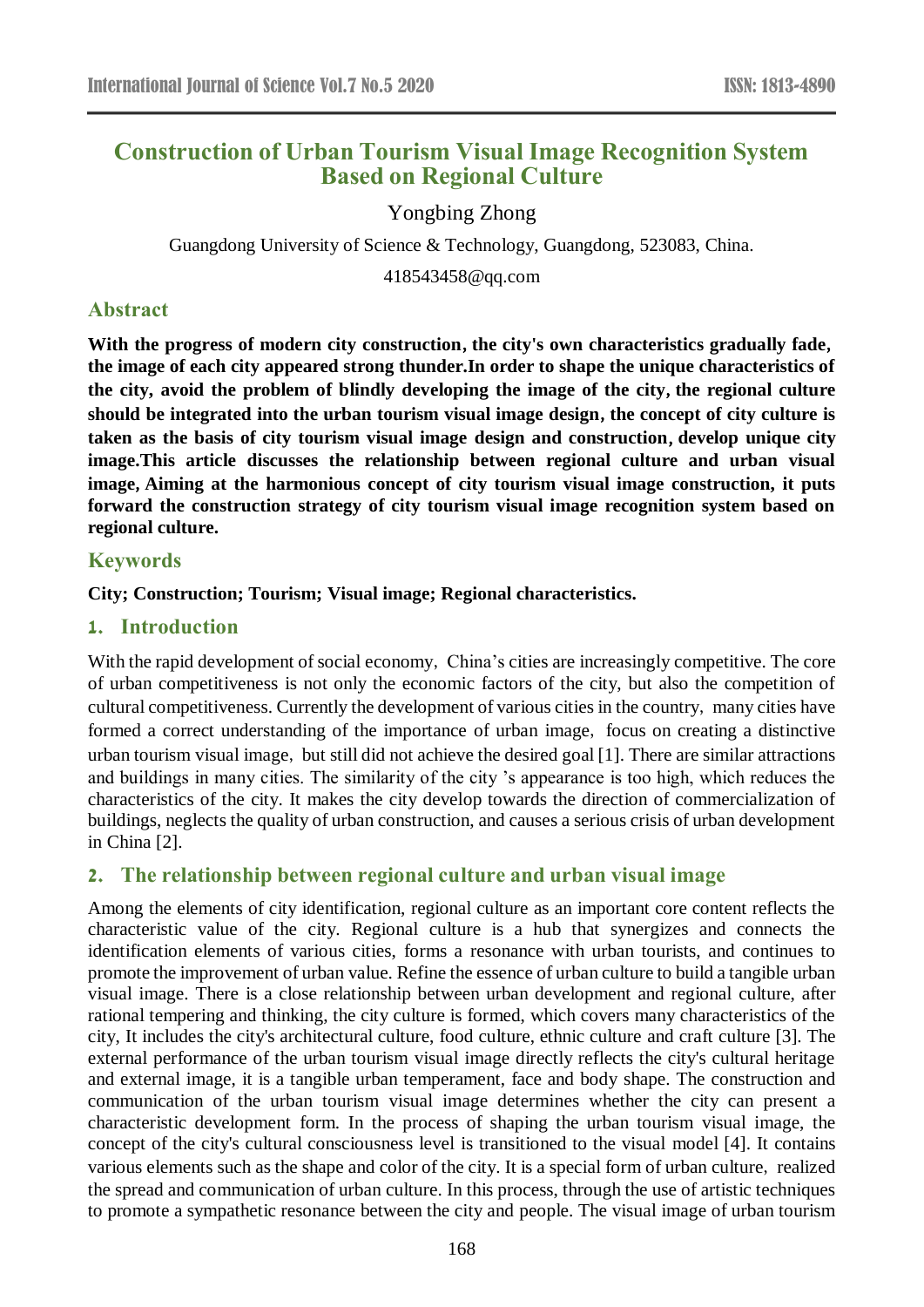has distinctive characteristics and strong recognizability. It combines the local regional culture and forms a unique impression sign of the city. [5] Figure 1 shows the Shanghai Lu Xun Memorial Hall.



Fig. 1 Lu Xun Memorial Hall

## **3. Harmonious concept of urban tourism visual image construction**

The urban tourism visual image determines the spiritual characteristics and spatial structure of the entire city, a city needs to have a unified style, for example a visual element, no matter where it appears in the city, it is necessary to form a consistent and responsive relationship on the whole to ensure that it is consistent with the cultural deposits of the city and conforms to the overall image of the city tourism vision. The uniformity of the various elements of the urban tourism visual image does not simply refer to the neatness of the building. But it is necessary to pursue the integrity of the urban tourism visual image on a large scale, at the same time reflect the characteristics and personality of the city. On the basis of ensuring the overall integrity of the urban tourism visual image, we need to improve the aesthetic sense of architecture, integrate various images in urban architecture in an orderly and systematic way, ensure the aesthetic sense of urban harmony, integrity and unity, transform the cultural concept of the city into visual symbols, and realize the harmonious development of urban image construction [6].

### **4. Construction strategy of urban tourism visual image recognition system based on regional culture**

#### **4.1 Urban planning and modeling highlight regional characteristics**

In the process of constructing the urban tourism visual image, regional characteristics should be incorporated into all aspects of urban planning and styling design. Regional culture is usually formed and developed in a relatively stable environment of natural geography and humanities and social factors. The human environment is created by a specific geographical environment, and at the same time has a certain influence on the geographical environment. The human environment and the geographical environment promote each other, influence each other, and build and develop together. According to the regional features and cultural differences of different places, the visual image of urban tourism is planned to reflect the regional features and cultural differences of different places.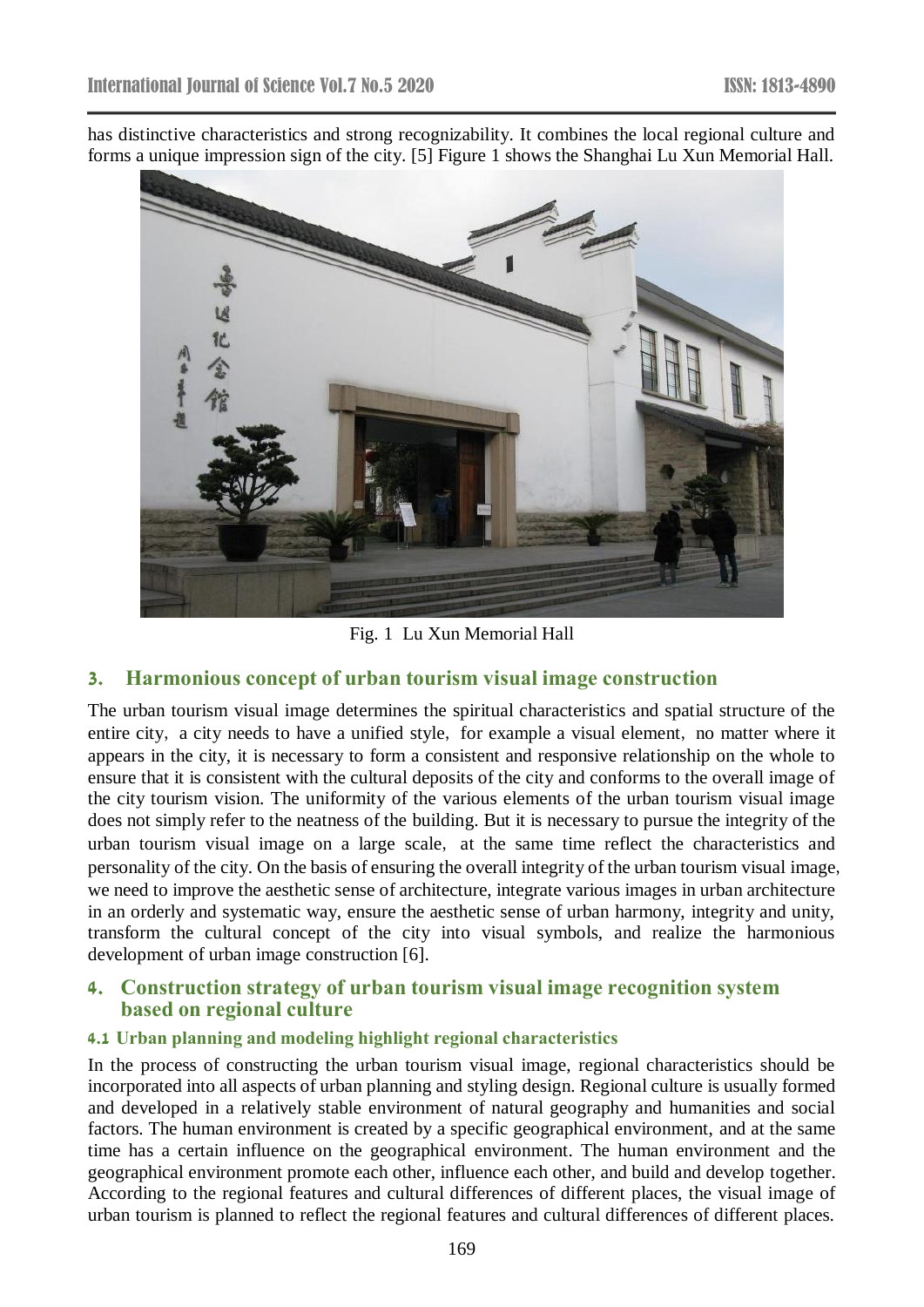Reflect the city's natural features, folk customs and architecture to the urban planning model, show strong regional characteristics, and reflect the era and diversity of regional culture when designing the urban tourism visual image. The designer should make an in-depth exploration and understanding of the regional culture of the city, select and apply the typical and essential parts to the design of urban planning and modeling, the urban concept and regional characteristics are presented through a building and a wall, expressing the cultural accumulation in the urban tourism visual image [7].

#### **4.2 Color matching creates a harmonious cultural atmosphere**

Urban color refers to the sum of colors in urban public spaces, it includes all exposed objects outside, natural environment colors such as vegetation and land, humanistic colors commonly used in life, and artificial colors related to transportation and buildings. City color is an important visual element in the visual image of city tourism, which embodies its own artistic value together with the image. Under the influence of color factors, the urban tourism visual image is added with another new life and temperament [8]. The aesthetic impact of the urban tourism visual image can be shown through color. When choosing the color of the visual image of city tourism, we should pay attention to the expression of emotional power. Focus on the unique symbolic meaning of color structure, and form a unique urban graphic language. Use reasonable color matching to adjust the urban picture and deepen the cultural theme of the city, combine with the regional culture of the city, and adapt to the cultural connotation, incorporate the city's cultural concepts and special feelings into it, pay attention to the city color and the overall environment fit, form a unified and harmonious city tourism visual image.

#### **4.3 Visual guide signs show humanistic spirit**

The urban visual guide symbol is an indicator in public places in cities, it includes various non-profit public institutions and business establishments, such as urban transportation, hospitals, tourist attractions and parks [9]. In the public welfare configuration of the city, the city's identification system is like a city's map system, it is a key component in the construction of a modern city. The design and construction of the urban tourism visual image should meet the practical requirements of the environmental space. Design environmental public guidance symbols, integrate comprehensive considerations with the city's environmental facilities, and integrate regional features into the development concept of the entire city. The connotation of the characteristic culture of the city is embodied in the elements of the city. The distinctive features of the urban tourism visual image are important resources of the city, it realizes the creative transformation of city image and the transformation and innovation of traditional space, closely link local cultural characteristics to the construction of urban tourism visual image, take advantage of the local advantages of the city, and promote the city's future development [10].

#### **5. Conclusion**

In summary, in the development of cities, there is a close relationship between their cultural characteristics and the construction of a city image visual recognition system, and they have a strong integration. In the process of building the urban tourism visual image, it is necessary to pay attention to the independence of the cultural carrier forms at all levels, but also to emphasize its integrity and relevance in the essential meaning of urban culture. We should pay more attention to regional culture, integrate it into the construction of urban cultural characteristics, build a distinctive visual image identification system for urban tourism with clear and clear visual forms, emphasize urban culture and regional culture, and promote the characteristic development of the city in the future.

### **References**

- [1] Yan Feng. Highlighting the image of the city, starting from the visual symbols [J]. Wu Yue. Decision exploration (Part 1). 2018 (08): 82-83.
- [2] Cao Jun. Talking about the image of Yixing City [J]. Art Science and Technology. 2017 (10): 34.